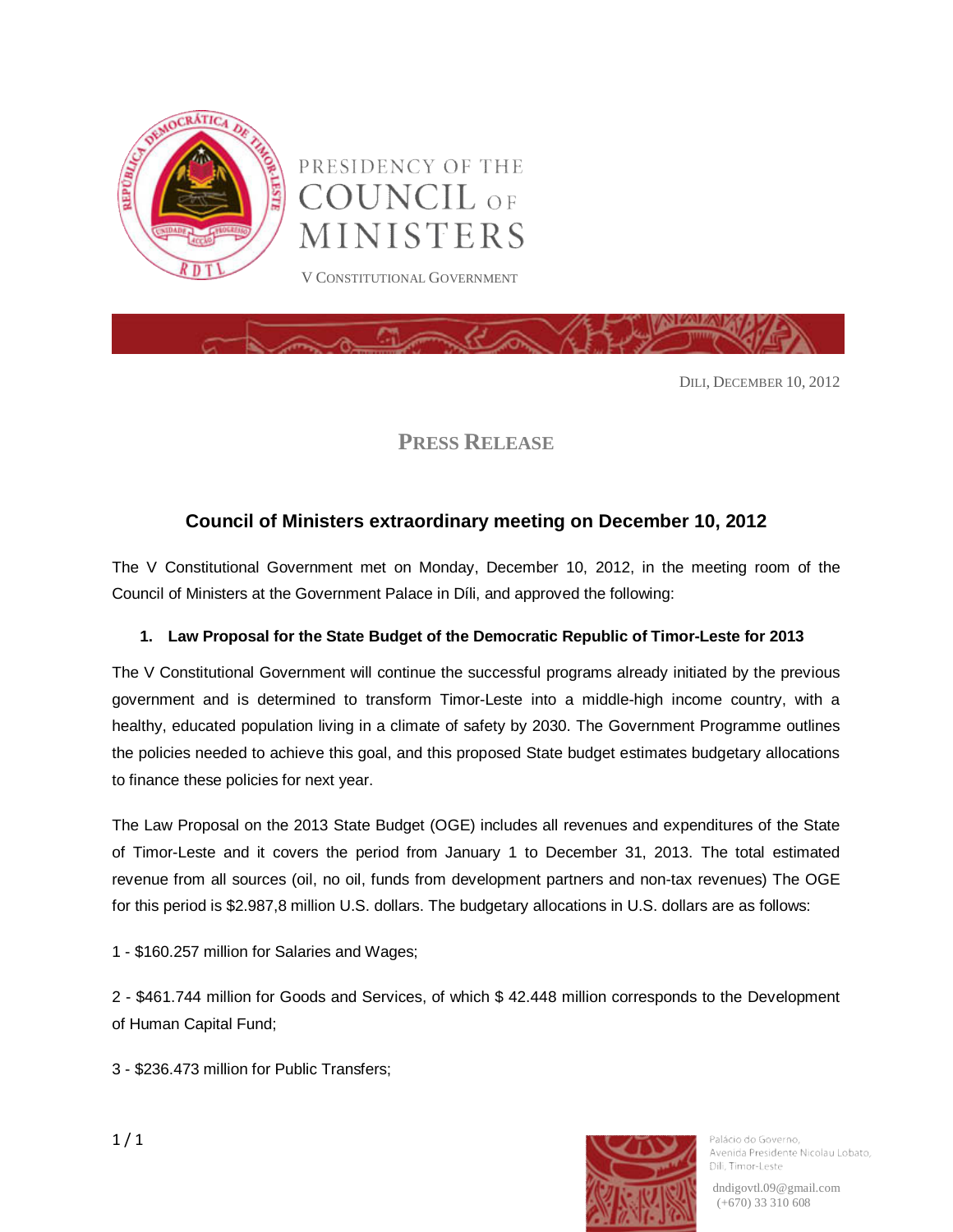4 - \$47.150 million for Minor Capital;

5 - \$891.895 million for Development Capital of which \$ 752.877 million is allocated to the Infrastructure Fund.

Excluding the autonomous services and funds, special funds and the loan, the total budgetary allocations is thus of \$ 862.047 million U.S. dollars.

The Infrastructure Fund (with a budget of \$752.877 million including loans) will continue to assist the Government in building the infrastructure of Timor-Leste and is a unique tool that allows a secure, efficient and transparent execution of multi-year contracts. The balance carried over from the year 2012 under the law is \$444.351 million dollars.

The Development of the Human Capital Fund (with a budget of \$42.448 million, of which \$ 8.549 million is the balance carried over from 2012, under the law) ensures a form financing multi-annual projects for human resources training, increasing the capacity and training of professionals in strategic sectors of development, such as justice, health, education, infrastructure, agriculture, tourism, oil and financial management.

Based on article 20.<sup>0</sup>, law n.<sup>o</sup> 13/2009 of October on Budget and Financial Management and the law n.<sup>o</sup> 13/2011 of February, 21, on the Regime of the Public Debt, the Government presents to the National Parliament a proposal debt ceiling for which legal any obligation must be intended only to build strategic infrastructure for the development of the country.

## **2. Government Resolution on banning the sale and use of pyrotechnics**

The use of pyrotechnic articles (*panchons*, candles, carnival *bombs*, *rockets* and *snaps*) is a recurrent situation and use of these materials is becoming more widespread.

The sale of these artifacts was done without the knowledge of the proper authorities and it represents a potential danger for the population, especially for children.

The sale, transportation, burning and use of these materials can cause serious injury when they are made by unauthorized persons.

As it is the State's duty to ensure the public peace, the full exercise of citizenship, law and order and the protection of personal property of all citizens, the Government decided to ban the sale, transport and use, in any form, of these materials and pyrotechnic derivatives (*panchons*, candles, carnival *bombs*, *rockets* and *snaps*) until such a time that regulation can be adopted for this purpose.



Palácio do Governo. Avenida Presidente Nicolau Lobato, Dili, Timor-Leste